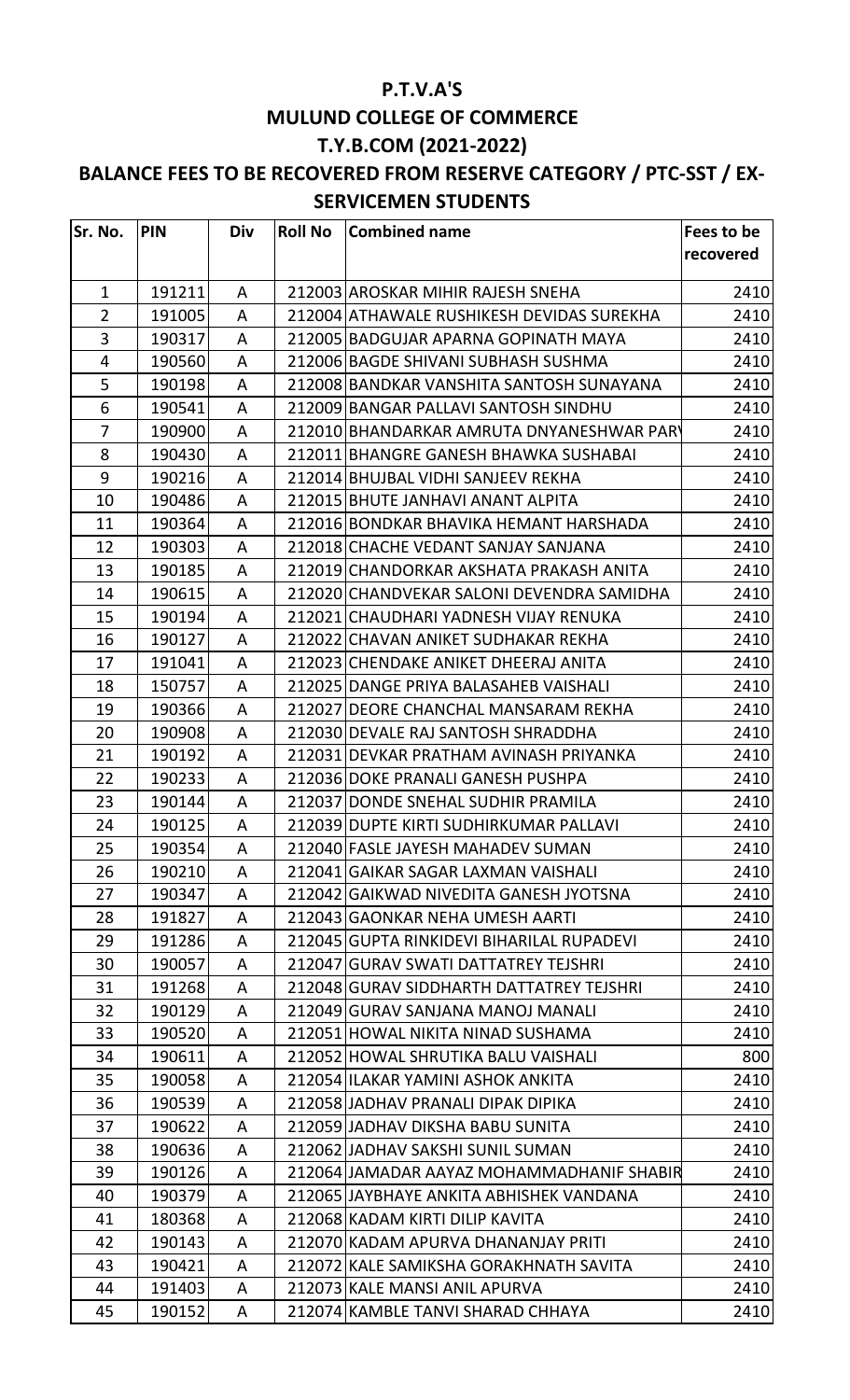| Sr. No. | <b>PIN</b> | Div | <b>Roll No</b> | <b>Combined name</b>                     | Fees to be |
|---------|------------|-----|----------------|------------------------------------------|------------|
|         |            |     |                |                                          | recovered  |
|         |            |     |                |                                          |            |
| 46      | 190349     | A   |                | 212075 KAMBLE PRANALI CHIDANAND LAXMI    | 2410       |
| 47      | 190222     | A   |                | 212076 KAMBLE PRATIKSHA SURESH VIJAYA    | 2410       |
| 48      | 190380     | A   |                | 212077 KARPE VAISHNAVI VIKAS JYOTI       | 2410       |
| 49      | 190223     | A   |                | 212079 KASAVKAR OMKAR NARAYAN SNEHA      | 2410       |
| 50      | 190108     | A   |                | 212080 KATALE SHRUTI PRABHAKAR PRAJAKTA  | 2410       |
| 51      | 190171     | A   |                | 212081 KHALE SNEHA MAHESH MEENA          | 2410       |
| 52      | 190217     | A   |                | 212083 KHARADE POOJA RAVINDRA SUVARNA    | 2410       |
| 53      | 190037     | A   |                | 212084 KHAVNEKAR VAIDHAVI VIJAY VARSHA   | 2410       |
| 54      | 190281     | A   |                | 212085 KHUDE AKSHADA SURYAKANT SUJATA    | 2410       |
| 55      | 190118     | A   |                | 212090 KUVALEKAR MRUNAL PRAKASH SANJANA  | 2410       |
| 56      | 190326     | A   |                | 212091 LALGE ANIKET RATANLAL SHOBHA      | 2410       |
| 57      | 190084     | A   |                | 212092 LOKE SHEETAL SATYAWAN SHRADDHA    | 2410       |
| 58      | 190372     | A   |                | 212093 LOKHANDE RITIKA HIRALAL SANGITA   | 2410       |
| 59      | 190394     | A   |                | 212094 MADKE NILESH LAXMAN CHANGUNABAI   | 2410       |
| 60      | 190915     | A   |                | 212095 MAHADIK POORVI VILAS SUNITA       | 2410       |
| 61      | 190295     | A   |                | 212097 MALVE ATHARV VISHWAS VANITA       | 2410       |
| 62      | 190685     | A   |                | 212098 MANE ASHLESHA BHARAT KAVITA       | 2410       |
| 63      | 190168     | A   |                | 212100 MASUGADE SAKSHI NAMDEV USHA       | 2410       |
| 64      | 191223     | A   |                | 212102 MOHITE NIDHI VIJAY VINAYA         | 2410       |
| 65      | 190133     | A   |                | 212104 MORE RESHMA ISHWAR KOMAL          | 2410       |
| 66      | 191241     | A   |                | 212105 MORE VAIBHAV VIJAY VIDYA          | 2410       |
| 67      | 190577     | A   |                | 212109 NIKAM ABHISHEK ANANT ANITA        | 2410       |
| 68      | 190797     | A   |                | 212111 PADVI ROSHNI ANIL MANGALA         | 2410       |
| 69      | 190415     | A   |                | 212112 PAKHARE ANUSHKA ARUN NALINI       | 2410       |
| 70      | 190374     | A   |                | 212113 PALE PRITI RAVINDRA MANISHA       | 2410       |
| 71      | 190135     | A   |                | 212118 PANDIT ADITI KISHOR ROHINI        | 2410       |
| 72      | 181915     | A   |                | 212119 PARDESHI OMKAR SHRIKANT BHARTI    | 2410       |
| 73      | 191038     | A   |                | 212121 BHOGATE AKASH ANAND ARCHANA       | 2410       |
| 74      | 182338     | A   |                | 212125 KAMBLE NAMRATA RAJU NEETA         | 2410       |
| 75      | 181876     | A   |                | 212126 MANE CHITRA MANOJ RASHMI          | 2410       |
| 76      | 190298     | A   |                | 212129 PATIL TANMAY MANIK BHARTI         | 2410       |
| 77      | 190296     | A   |                | 212130 RATHOD HARSH GANESH SUNITA        | 2410       |
| 78      | 190302     | A   |                | 212131 CHIMATE AVINASH RAMDAS VATSALA    | 2410       |
| 79      | 181999     | B   |                | 212202 PATIL TEJAS SANJAY VRUSHALI       | 2410       |
| 80      | 190105     | B   |                | 212203 PATIL SANSKRUTI SANJAY MANDA      | 2410       |
| 81      | 190119     | B   |                | 212204 PATIL DEVEN ARVIND ASMITA         | 2410       |
| 82      | 190387     | B   |                | 212205 PATIL RASHMI PRABHAKAR BHAVANA    | 2410       |
| 83      | 190235     | B   |                | 212206 PATIL YASHASHRI PRAKASH GULAB     | 2410       |
| 84      | 190680     | B   |                | 212207 PATIL NEHA VISHNU VAISHNAVI       | 2410       |
| 85      | 190200     | B   |                | 212208 PATIL ROHIT KAILAS REKHA          | 2410       |
| 86      | 190023     | B   |                | 212209 PATKAR TANVI SWAPNIL SAKSHI       | 2410       |
| 87      | 190581     | B   |                | 212210 PAUL INDRONIL ANIL ANIL KEKA      | 800        |
| 88      | 190431     | B   |                | 212212 PAWAR RAJESH SANTOSH SANGEETA     | 2410       |
| 89      | 191189     | B   |                | 212213 PENKAR VAISHNAV RAMESH SOJWAL     | 2410       |
| 90      | 190464     | B   |                | 212214 PINGALE PRANALI PRABHAKAR KANCHAN | 2410       |
| 91      | 190409     | B   |                | 212217 RAHATE SNEHA JAGDISH ARUNDHATI    | 2410       |
| 92      | 190463     | B   |                | 212218 RAHATWAL DIVYA SANTOSH SADHANA    | 2410       |
| 93      | 190124     | B   |                | 212219 RAIPURE NEHA KAILAS ANITA         | 2410       |
| 94      | 190898     | B   |                | 212220 RAMTEKE ANUSHKA BHANU SANGEETA    | 2410       |
| 95      | 190197     | B   |                | 212225 SALGAR RUTUJA BIRU LAXMI          | 2410       |
| 96      | 190184     | B   |                | 212227 SALVE NEHA MUKUND GULABI          | 2410       |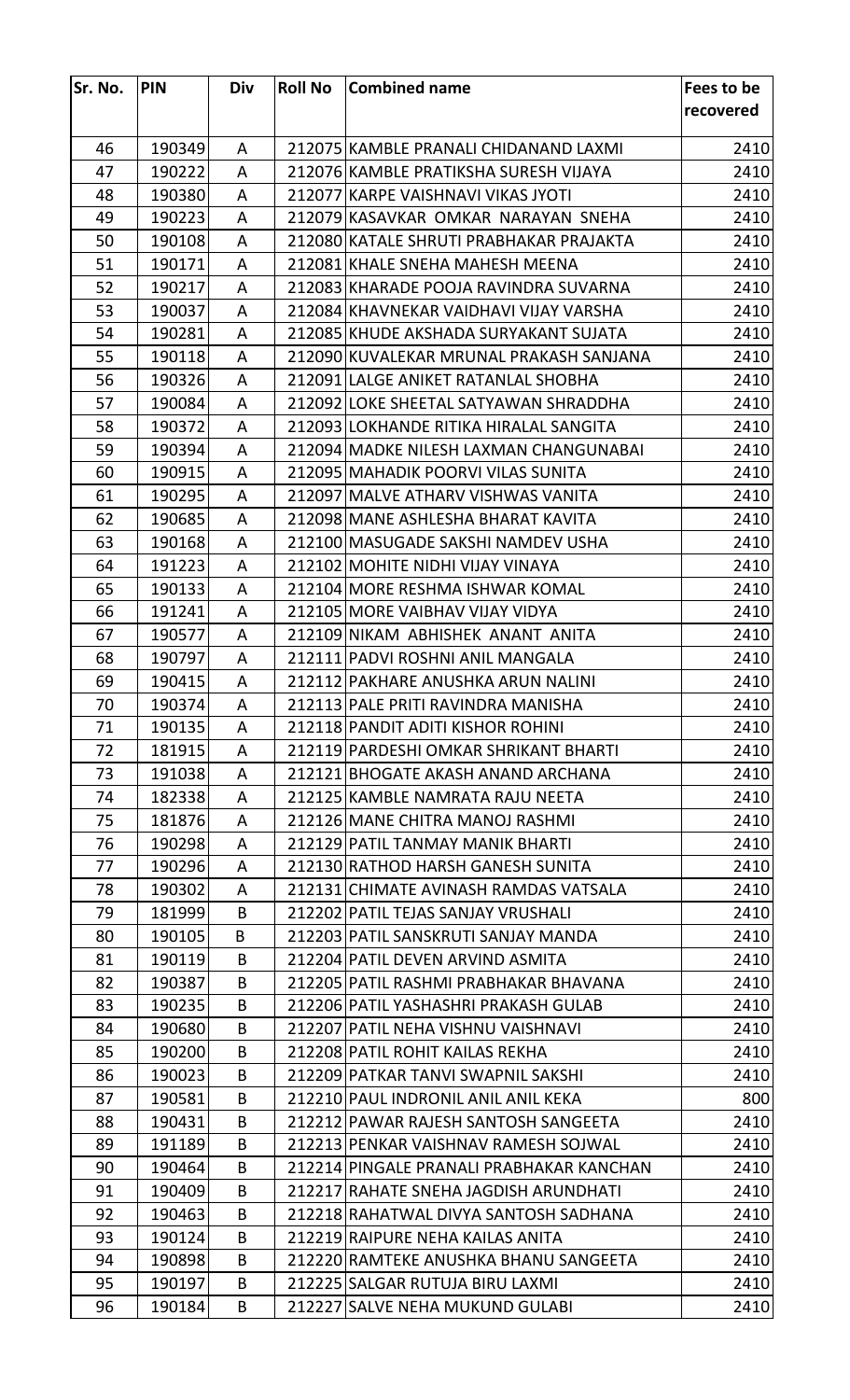| Sr. No. | <b>PIN</b> | <b>Div</b> | <b>Roll No</b> | Combined name                               | Fees to be |
|---------|------------|------------|----------------|---------------------------------------------|------------|
|         |            |            |                |                                             | recovered  |
|         |            |            |                |                                             |            |
| 97      | 190821     | B          |                | 212228 SALVI ROHAN MAHENDRA SUNANDA         | 2410       |
| 98      | 190151     | B          |                | 212229 SANGLE DIKSHA CHANDRAKANT REVATI     | 2410       |
| 99      | 190461     | B          |                | 212230 SANGLE ISHITA BHAGWAN BHARTI         | 2410       |
| 100     | 190332     | B          |                | 212231 SANGLE SURAJ AJIT LAXMI              | 2410       |
| 101     | 190405     | B          |                | 212232 SARAK KAJAL SADASHIV TAI             | 2410       |
| 102     | 190116     | B          |                | 212233 SARANG BHAKTI TUKARAM DEEPIKA        | 2410       |
| 103     | 190117     | B          |                | 212234 SARANG SHRADDHA TUKARAM DEEPIKA      | 2410       |
| 104     | 192306     | B          |                | 212235 SATARDEKAR PRATHAM VIKRANT SONAL     | 2410       |
| 105     | 190309     | B          |                | 212240 SHEREKAR UTKARSHA RAMKRISHNA SAVITRI | 2410       |
| 106     | 191025     | B          |                | 212243 SHINDE RITIKA BALU VARSHA            | 2410       |
| 107     | 190156     | B          |                | 212244 SHINDE PRANJAL CHANDRASHEKHAR ANAGH  | 2410       |
| 108     | 190902     | B          |                | 212245 SHINDE SHIVANI SUNIL ASHA            | 2410       |
| 109     | 190158     | B          |                | 212246 SHINDE PALAVI PRAKASH CHHAYA         | 2410       |
| 110     | 190896     | B          |                | 212250 SURADKAR ANUSHKA RAJENDRA VATSALA    | 2410       |
| 111     | 190316     | B          |                | 212251 TAMBE SIDDHI GANESH SNEHAL           | 2410       |
| 112     | 190938     | B          |                | 212252 TAMBE SNEHAL SUNILKUMAR JYOTI        | 2410       |
| 113     | 181855     | B          |                | 212257 TITKARE VINAYAK BHIMA SANJA          | 2410       |
| 114     | 190310     | B          |                | 212261 WAJE SNEHAL RAVINDRA JYOTI           | 2410       |
| 115     | 191206     | B          |                | 212262 WALAWALKAR SHREYA SHUBHASH KALPANA   | 2410       |
| 116     | 191173     | B          |                | 212263 WARANGE DHANSHREE PRAVIN TRUPTI      | 2410       |
| 117     | 181865     | B          |                | 212265 YEDE SAGAR BABURAO MEERA             | 2410       |
| 118     | 190667     | B          |                | 212266 ZAGADE DIVYA DILIP DIPIKA            | 2410       |
| 119     | 191064     | B          |                | 212267 ZENDE TEJASWINI MILIND MANISHA       | 2410       |
| 120     | 190024     | B          |                | 212270 BARI LOCHAN SANDIP TINA              | 2410       |
| 121     | 191283     | B          |                | 212273 BHOYAR JANHVI SANJAY SMITA           | 2410       |
| 122     | 190155     | B          |                | 212274 BOBADE SHIVANI PRAKASH PRATIBHA      | 2410       |
| 123     | 191225     | B          |                | 212275 BOMBLE AATISH SHAMRAO SUSHILA        | 2410       |
| 124     | 190426     | B          |                | 212279 DHONGADE MITHIL BABAN SUNITA         | 2410       |
| 125     | 191066     | B          |                | 212282 GAIKWAD PRATIMA KIRAN KAVITA         | 2410       |
| 126     | 190377     | B          |                | 212283 GANESHKAR BHAGYASHREE SANTOSH SUREK  | 2410       |
| 127     | 191043     | B          |                | 212285 GHOLE NINAD SANTOSH SUSHMITA         | 2410       |
| 128     | 190420     | B          |                | 212286 GOLATKAR CHINMAY DAYANAND SEJAL      | 2410       |
| 129     | 190321     | B          |                | 212288 HIWALE VISHAL PRABHAKAR KALPANA      | 2410       |
| 130     | 191860     | B          |                | 212289 JADHAV SAHIL SHARAD YOGITA           | 2410       |
| 131     | 181782     | B          |                | 212290 JADHAV LAXMI PARSHURAM SHANTA        | 2410       |
| 132     | 190482     | B          |                | 212293 JOGADIYA VANSHITA DAYA SUSHILA       | 2410       |
| 133     | 190476     | B          |                | 212295 KADAM SONAL MARUTI RENUKA            | 2410       |
| 134     | 190650     | B          |                | 212297 KALAMBE ANKITA KRISHNA ASHA          | 2410       |
| 135     | 181844     | B          |                | 212299 KARAD ADITI DATTARAM ANITA           | 2410       |
| 136     | 190190     | B          |                | 212301 KHOT KAUSHAL SHATRUGHNA ANURADHA     | 2410       |
| 137     | 190202     | B          |                | 212302 KILJE RAHUL SUDHAKAR SUJATA          | 2410       |
| 138     | 190328     | B          |                | 212303 LASHKARE RUTIKA LAXMAN SANGEETA      | 2410       |
| 139     | 190903     | B          |                | 212304 LOKHANDE MALVIKA MAHADEO CHHAYA      | 2410       |
| 140     | 190384     | B          |                | 212305 MAHADIK ADHIRAJ BHIKU CHHAYA         | 800        |
| 141     | 191194     | B          |                | 212306 MANE SANMIT ANIRUDDHA VAISHALI       | 2410       |
| 142     | 180437     | B          |                | 212307 MATKAR SAKSHI SUBHASH SANCHITA       | 2410       |
| 143     | 161318     | B          |                | 212308 MIRGULE PRIYA DILIP CHAITALI         | 2410       |
| 144     | 191130     | B          |                | 212310 NAIK NIRAJ SANJAY SHALINI            | 2410       |
| 145     | 191341     | B          |                | 212311 NAKASHE AYUSH EKNATH EKTA            | 2410       |
| 146     | 190150     | B          |                | 212313 PARAD KOMAL VIKAS MANISHA            | 2410       |
| 147     | 191345     | B          |                | 212314 PARKAR AYUSH ARVIND AKANKSHA         | 2410       |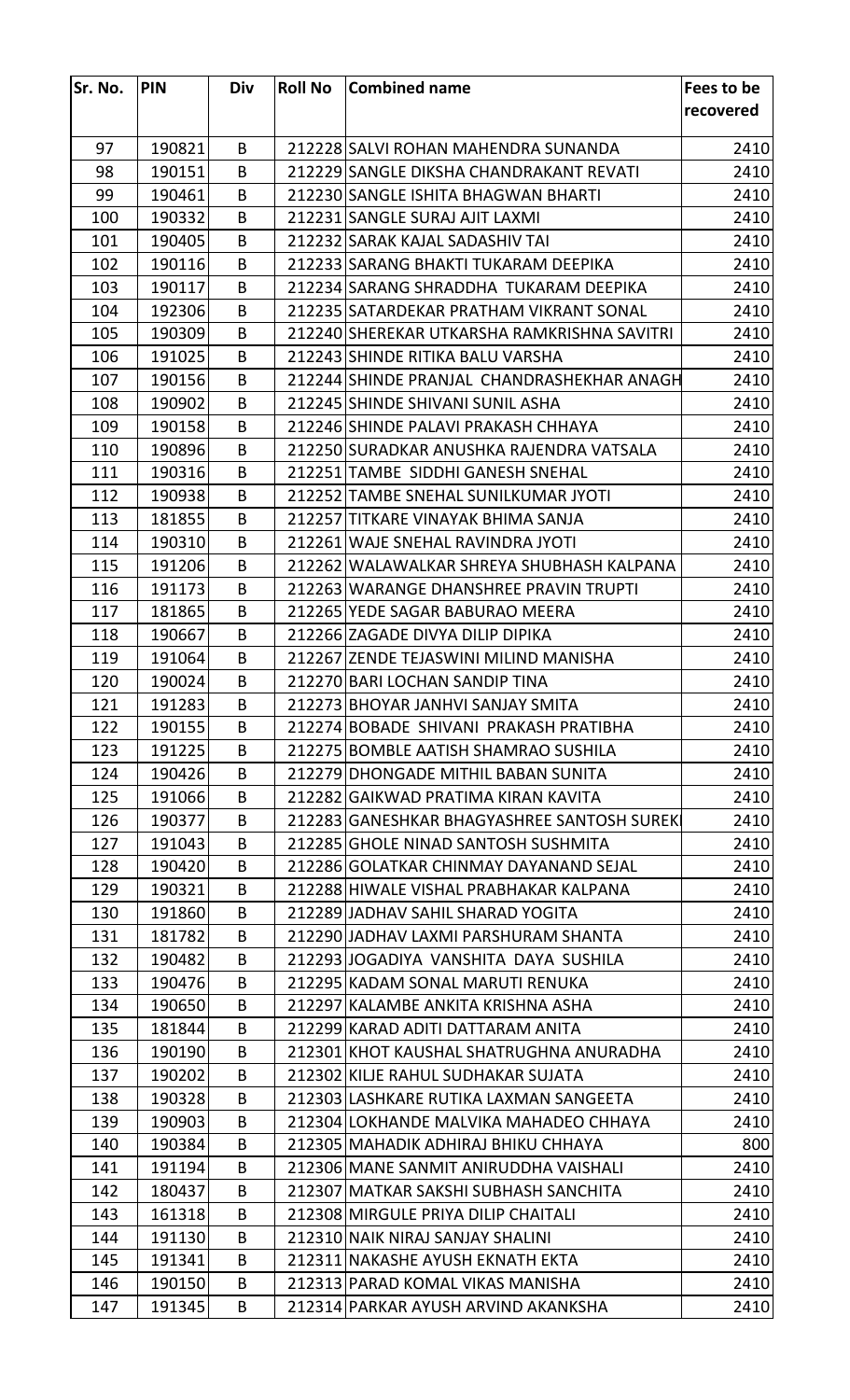| Sr. No. | <b>PIN</b> | Div          | <b>Roll No</b> | Combined name                                | Fees to be |
|---------|------------|--------------|----------------|----------------------------------------------|------------|
|         |            |              |                |                                              | recovered  |
|         |            |              |                |                                              |            |
| 148     | 190145     | B            |                | 212315 PATEKAR AMIT VILAS ANITA              | 2410       |
| 149     | 190244     | B            |                | 212316 PATIL VEDANT ASHOK SEEMA              | 2410       |
| 150     | 190122     | B            |                | 212317 PATIL PRATHMESH GHANSHYAM PRATIBHA    | 2410       |
| 151     | 191220     | B            |                | 212319 PIMPLE PRAJWAL SHIRISH SHAMA          | 2410       |
| 152     | 190319     | B            |                | 212320 PITHOLE HARSHAL MANOJ SUNITA          | 2410       |
| 153     | 190344     | B            |                | 212321 RATHOD JIVAN SANTOSH SUNITA           | 2410       |
| 154     | 190749     | B            |                | 212322 RAUT BHUSHAN UMESH DEEPALI            | 2410       |
| 155     | 190336     | B            |                | 212323 ROHEKAR VEDANT ANIL MANGALA           | 2410       |
| 156     | 190383     | B            |                | 212325 SATHE ADITYA ASHOK PUSHPA             | 2410       |
| 157     | 190804     | B            |                | 212327 SONUNE PRATIKSHA VILAS MALATI         | 2410       |
| 158     | 190385     | B            |                | 212328 SURVE KRUNAL SURESH SMITA             | 2410       |
| 159     | 190417     | B            |                | 212329 SURWADE PRACHI BHIMRAO NANDA          | 2410       |
| 160     | 190568     | B            |                | 212331 VAITY NEHA NITIN NISHA                | 2410       |
| 161     | 191190     | B            |                | 212333 VINERKAR PARTH SUNIL RUCHIRA          | 2410       |
| 162     | 190290     | B            |                | 212334 WAGH SONALI PANDURANG JAYASHREE       | 2410       |
| 163     | 190390     | B            |                | 212335 WAGHELA RISHABH KISHOR NIRMALA        | 2410       |
| 164     | 190232     | B            |                | 212337 MHASKE SEJAL RAJENDRA KAVITA          | 2410       |
| 165     | 190404     | B            |                | 212338 PATIL HARSHADA VIKAS VISHAKHA         | 2410       |
| 166     | 191279     | B            |                | 212339 GAIKWAD PRANAYA SANDESH KIRAN         | 2410       |
| 167     | 190308     | C            |                | 212402 AMBEKAR NAMRATA DATTATRAY CHANDRAB    | 2410       |
| 168     | 190261     | $\mathsf{C}$ |                | 212403 BAMBARDEKAR SMIT SUKHANAND SAKSHI     | 2410       |
| 169     | 190470     | $\mathsf{C}$ |                | 212404 BAND AMEY YASHWANT SUMITRA            | 2410       |
| 170     | 190351     | $\mathsf{C}$ |                | 212405 BANGAR ROHIDAS MADHUKAR MADHURI       | 2410       |
| 171     | 190089     | $\mathsf{C}$ |                | 212406 BHANGRE SHUBHAM MANGESH LATA          | 2410       |
| 172     | 190195     | C            |                | 212408 BHOIR KARINA RAVI TARAMATI            | 2410       |
| 173     | 190179     | $\mathsf{C}$ |                | 212409 BORADE KRUTIKA YASHWANT MONALI        | 2410       |
| 174     | 190899     | C            |                | 212410 CHAUDHARI SHUBHAM NITIN LALITA        | 2410       |
| 175     | 190339     | $\mathsf{C}$ |                | 212412 CHAWAN AKASH RAVINDRA MANJULA         | 2410       |
| 176     | 190056     | C            |                | 212415 DHAVAN ABHISHEK RAMCHANDRA RAJSHREE   | 2410       |
| 177     | 190368     | $\mathsf{C}$ |                | 212416 DHOKE JANHAVI GANESH PRIYANKA         | 2410       |
| 178     | 190645     | $\mathsf{C}$ |                | 212419 GAVANDI SHUBHANGI ANIL SUVARNA        | 2410       |
| 179     | 190230     | $\mathsf{C}$ |                | 212420 GAWAND AMISHA CHANDAN KUNDA           | 2410       |
| 180     | 190211     | $\mathsf{C}$ |                | 212422 GHANEKAR SHRADDHA DIGAMBER DAKSHATA   | 2410       |
| 181     | 190649     | C            |                | 212429 GUPTA PAWANKUMAR SANTOSHKUMAR MEI     | 2410       |
| 182     | 190625     | $\mathsf{C}$ |                | 212433 KABADI PRADNYA RAMCHANDRA SNEHA       | 800        |
| 183     | 190341     | C            |                | 212435 KAMBLE PALLAVI KESHAV KRUPA           | 2410       |
| 184     | 190272     | $\mathsf{C}$ |                | 212436 KAPADI MOHINI MADHUKAR SANGITA        | 2410       |
| 185     | 190131     | $\mathsf{C}$ |                | 212440 KOTEKAR PARIJA DATTATRAY SANGEETA     | 2410       |
| 186     | 192618     | C            |                | 212441 KOTHAVADE ADITI SANDEEP SHILPA        | 800        |
| 187     | 190015     | $\mathsf{C}$ |                | 212442 KSHIRSAGAR PRERANA SHRIKANT VAISHALI  | 2410       |
| 188     | 190099     | C            |                | 212447 NIMANGARE SWAPNIL SHANKAR SUREKHA     | 2410       |
| 189     | 190040     | $\mathsf{C}$ |                | 212448 PACHAKALE NEHA ANANT PRIYA            | 2410       |
| 190     | 190154     | C            |                | 212450 PANDIRE ROHAN SANDIP SAMIKSHA         | 2410       |
| 191     | 190114     | $\mathsf{C}$ |                | 212452 PARDESHI HIMANSHU RAVINDRASING SUNITA | 2410       |
| 192     | 190805     | $\mathsf{C}$ |                | 212453 PATIL VRUSHALI SANTOSH RANJANA        | 2410       |
| 193     | 190352     | $\mathsf{C}$ |                | 212455 PAWAR TANISHQ MAHENDRA ROHINI         | 2410       |
| 194     | 190493     | C            |                | 212459 RAJGURU RUPESH SANJAY SULOCHANA       | 2410       |
| 195     | 190212     | C            |                | 212461 SALVI PRACHI ANIL MADHAVI             | 2410       |
| 196     | 190262     | $\mathsf{C}$ |                | 212466 SHETYE RUSHAL ANIL ASMITA             | 2410       |
| 197     | 191304     | $\mathsf{C}$ |                | 212468 SHINDE PRANISH PRAKASH PRAVINA        | 2410       |
| 198     | 190378     | $\mathsf C$  |                | 212469 SHINDE VAISHNAVI ANANT MANGAL         | 2410       |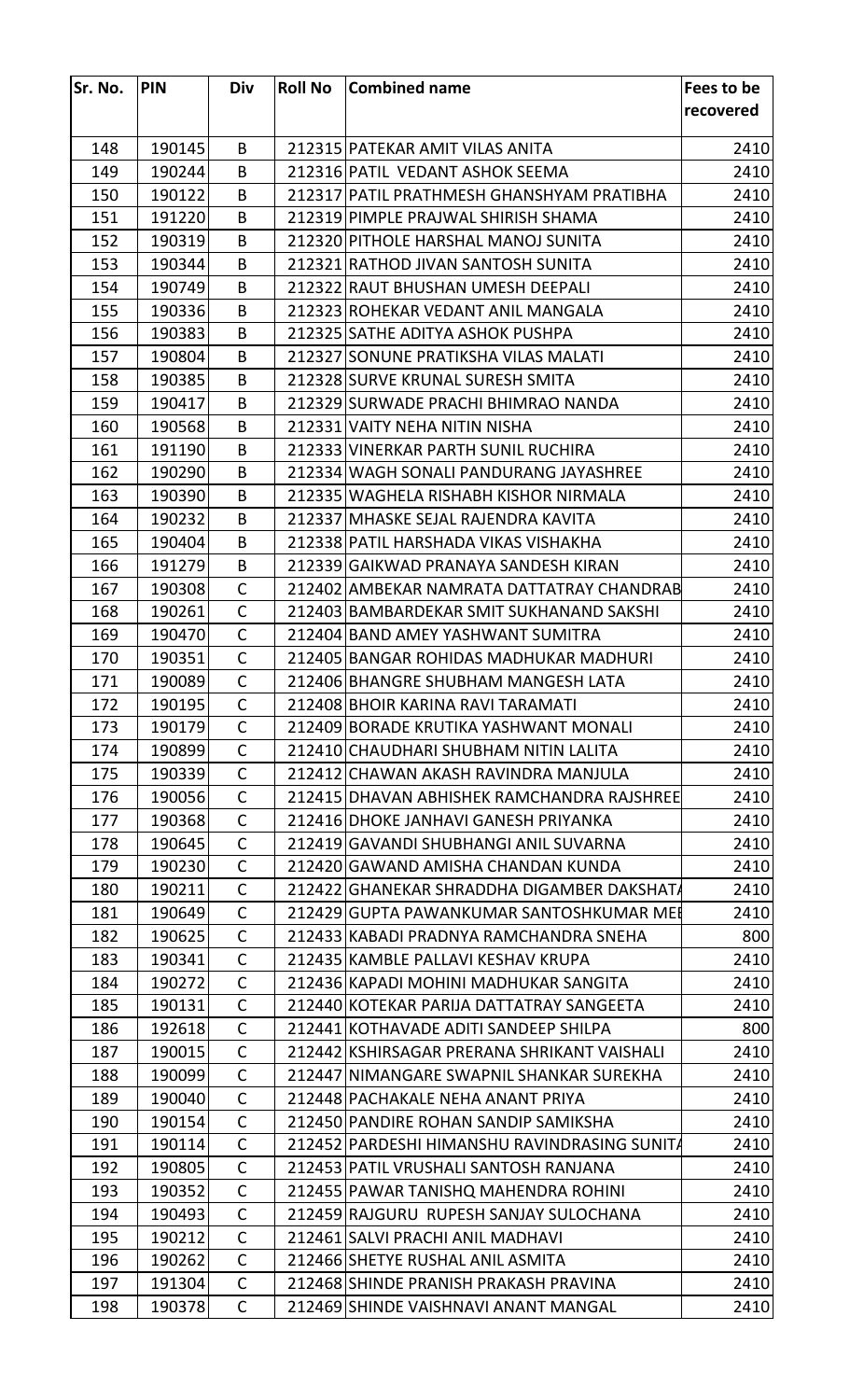| Sr. No. | <b>PIN</b> | <b>Div</b>   | <b>Roll No</b> | <b>Combined name</b>                         | Fees to be |
|---------|------------|--------------|----------------|----------------------------------------------|------------|
|         |            |              |                |                                              | recovered  |
|         |            |              |                |                                              |            |
| 199     | 190382     | $\mathsf{C}$ |                | 212471 SINALKAR SHLOK RAMCHANDRA CHAITRALI   | 2410       |
| 200     | 190448     | $\mathsf{C}$ |                | 212472 SONAWANE VINOD SUBHASH JAYA           | 2410       |
| 201     | 190389     | $\mathsf{C}$ |                | 212473 TALWALKAR SADICHCHHA ARUN VINANTI     | 2410       |
| 202     | 190097     | $\mathsf{C}$ |                | 212475 TIRLOTKAR SANDESH SAKHARAM RAJASHREE  | 2410       |
| 203     | 190260     | $\mathsf{C}$ |                | 212479 ZAGADE SAKSHI ANIL AKSHATA            | 2410       |
| 204     | 190026     | $\mathsf{C}$ |                | 212480 ZORE TUSHAR PRASHANT SUREKHA          | 2410       |
| 205     | 190214     | $\mathsf{C}$ |                | 212484 BHAGAT SHRUTI VIJAY VISMAYA           | 2410       |
| 206     | 190299     | $\mathsf{C}$ |                | 212486 DHARADE BHAKTI RAMESH JAYSHRI         | 2410       |
| 207     | 190897     | $\mathsf{C}$ |                | 212488 DHATRAK OM PRAVIN ARCHANA             | 2410       |
| 208     | 191217     | $\mathsf{C}$ |                | 212489 DHAWAL ROHINI ANANT ANANDI            | 2410       |
| 209     | 191292     | $\mathsf{C}$ |                | 212490 GAIKWAD PRAJAKTA SHASHIKANT MAYA      | 2410       |
| 210     | 190166     | $\mathsf{C}$ |                | 212491 GAWAND KALPITA DATTATRAY BABY         | 2410       |
| 211     | 190280     | $\mathsf{C}$ |                | 212495 GURAV SNEHA NIVRUTTI RAJSHREE         | 2410       |
| 212     | 190307     | $\mathsf{C}$ |                | 212497 JJADHAV SAURAV VIJAY DARSHANA         | 2410       |
| 213     | 190170     | $\mathsf{C}$ |                | 212500 KHADE PRACHI BHAGWAN BHAKTI           | 2410       |
| 214     | 190020     | C            |                | 212501 KHAIRE ABHISHEK ANIL PREETI           | 2410       |
| 215     | 190407     | $\mathsf{C}$ |                | 212502 KSHIRSAGAR ANKITA BABASAHEB JAYASHREE | 2410       |
| 216     | 190003     | $\mathsf{C}$ |                | 212503 KUDAV CHHAYA GAJANAN SUJATA           | 2410       |
| 217     | 190698     | $\mathsf{C}$ |                | 212507 MANE VAIBHAVI TANAJI USHA             | 2410       |
| 218     | 191209     | $\mathsf{C}$ |                | 212508 MHASKAR SHWETA SANJAY SMITA           | 2410       |
| 219     | 190370     | C            |                | 212511 PEDNEKAR APOORVA SACHIN SHEETAL       | 2410       |
| 220     | 190397     | $\mathsf{C}$ |                | 212513 RANGARI MADHURA DADARAO JULEE         | 2410       |
| 221     | 191219     | $\mathsf{C}$ |                | 212514 SHAHANE SIDDHI KAILAS MAYURA          | 2410       |
| 222     | 190408     | $\mathsf{C}$ |                | 212518 SHINDE KAVITA MADHUKAR RUKMINI        | 2410       |
| 223     | 190278     | C            |                | 212519 SHINGLE AKSHATA RAJESH JAYWANTI       | 2410       |
| 224     | 190497     | $\mathsf{C}$ |                | 212520 TAVSALKAR RAJIV SACHIN SAMPADA        | 2410       |
| 225     | 190208     | $\mathsf{C}$ |                | 212521 AGRE SRUSHTI SUNIL SNEHA              | 2410       |
| 226     | 190086     | D            |                | 212601 ACHAREKAR KOMAL SUSHIL SNEHA          | 2410       |
| 227     | 190055     | D            |                | 212606 BACHHAV KETAN SHANTARAM VAISHALI      | 2410       |
| 228     | 190061     | D            |                | 212607 BADHE RUTUJA VINAYAK VARSHA           | 2410       |
| 229     | 190343     | D            |                | 212611 BANDICHODE ROHAN RAJU LAXMI           | 2410       |
| 230     | 190188     | D            |                | 212614 BHAGURE NUTAN RAJU LATABAI            | 2410       |
| 231     | 190381     | D            |                | 212615 BHALERAO TANISH VINAYAK SANDHYA       | 2410       |
| 232     | 190112     | D            |                | 212620 BHOIR KAVYA NITIN SMITA               | 2410       |
| 233     | 190030     | D            |                | 212630 CHAVAN ATHANG UDAY ANAGHA             | 2410       |
| 234     | 190005     | D            |                | 212634 CHAVAN SAMRUDDHI ANIL ANGHA           | 2410       |
| 235     | 190066     | D            |                | 212640 CHOUGULE NIMISH YESHWANT APARNA       | 2410       |
| 236     | 190270     | D            |                | 212641 DAHIBAVKAR YOGESH PRAKASH MANISHA     | 2410       |
| 237     | 190073     | D            |                | 212646 DENGANE SWARALI SUBHASH SANGITA       | 2410       |
| 238     | 190110     | D            |                | 212652 GANDHI MANSI ANIL AKSHAYA             | 2410       |
| 239     |            | D            |                |                                              |            |
|         | 190269     |              |                | 212657 GHODKE RUCHA ARUNKUMAR TANUJA         | 2410       |
| 240     | 190480     | D            |                | 212658 GILATAR DHARMIK NILESH HARSHA         | 2410       |
| 241     | 190566     | D            |                | 212661 GOSAVI CHIRAG CHANDRAKANT CHANDRAPR   | 2410       |
| 242     | 190483     | D            |                | 212662 GOVEKAR DIKSHA DINESH PRAJAKTA        | 2410       |
| 243     | 190101     | D            |                | 212667 HADKAR GAYATRI GHANSHAM ANUJA         | 2410       |
| 244     | 190324     | D            |                | 212673 JJADHAV SHREEYASH MAHENDRA SHAILA     | 2410       |
| 245     | 190206     | D            |                | 212679 JANGAM VALLARI SUNIL SHEFALI          | 2410       |
| 246     | 190072     | D            |                | 212684 KADU RIYA KAILASH TRUPTI              | 2410       |
| 247     | 190340     | D            |                | 212685 KAMBLE PURVA KESHAV KRUPA             | 2410       |
| 248     | 190199     | D            |                | 212688 KENGAR MANSI NARESH MANJULA           | 2410       |
| 249     | 190224     | D            |                | 212691 KHAPARE MANALI GANESH SAMPADA         | 2410       |